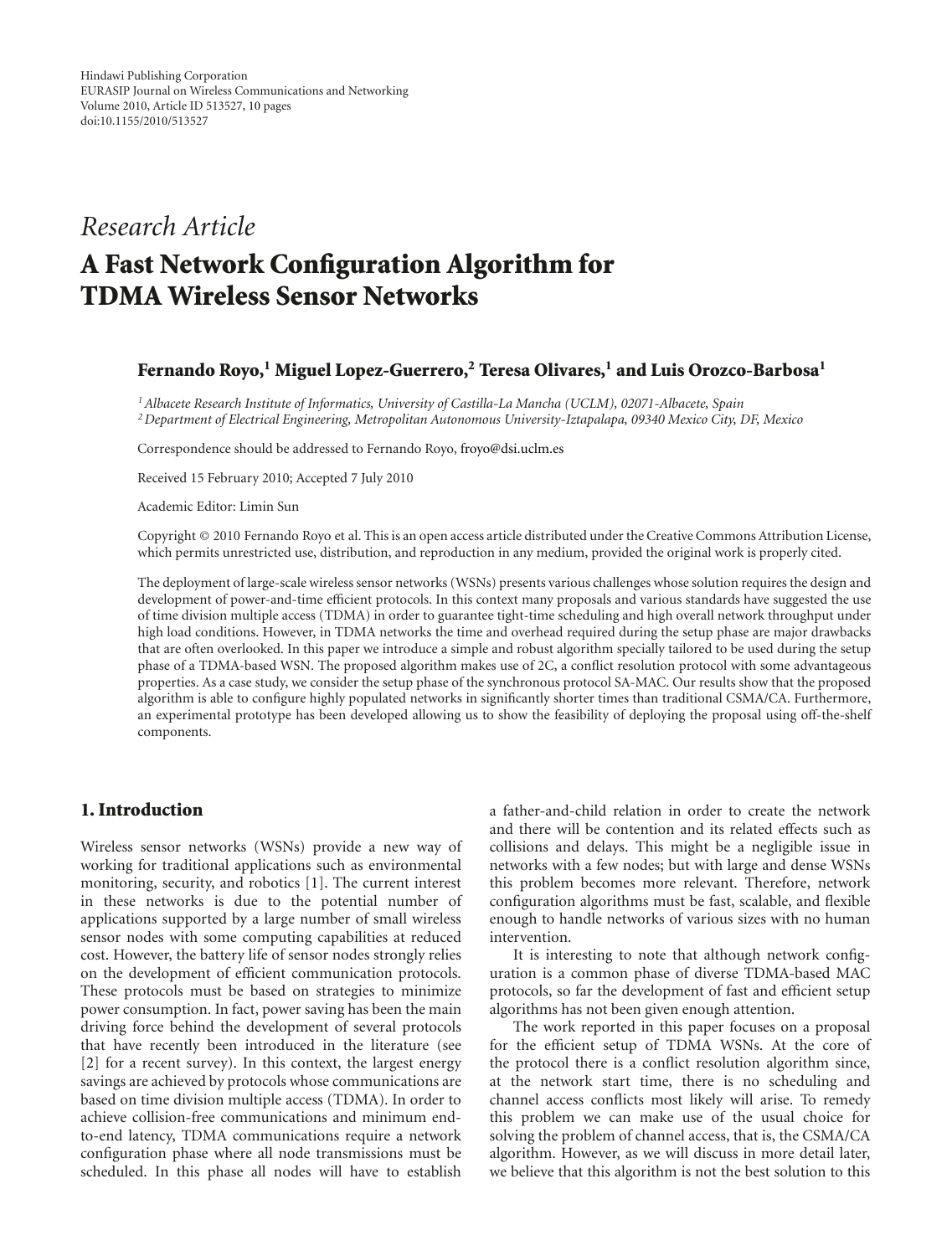problem. The conflict resolution approach used in this work is derived from the definition of the two-cell (2C) algorithm introduced by Paterakis and Papantoni-Kazakos in [3]. The resulting protocol can be used as the core of the setup phase in a number of TDMA based protocols. As a case study, we make use of the SA-MAC protocol, a TDMA synchronous communication protocol previously introduced in one of our recent works [4]. Throughout extensive simulation work we evaluate the performance and operation of our proposal and show that the 2C-based approach is able to speed up the network configuration time as compared with solutions based on traditional CSMA/CA. We also show and verify the operation of the proposed algorithm using an experimental setup.

The remainder of this paper is structured as follows. Section 2 reviews related work in the context of TDMAbased protocols for WSNs. Section 3 overviews the principles on which the present proposal is based. Section 4 describes our proposal using the SA-MAC protocol as a case study. In Section 5 we describe the simulation results that we obtained from the performance evaluation. Section 6 describes our experiences from implementing the protocol in a testbed system. Finally, in Section 7 we provide our conclusions.

#### **2. Network Setup in TDMA-Based WSNs**

TDMA MAC protocols are an appealing approach for densely populated WSNs. In the context of networks composed of a large number of power-constrained nodes, TDMA protocols avoid some important sources of power wastage, such as idle listening, collisions, and overhearing. In addition, when an efficient synchronization mechanism is available, TDMA protocols are able to provide guarantees for efficient and robust communications [5]. Nevertheless, the creation of the logical network structure along with the specific transmission schedule are two issues that remain as the major challenges during the setup phase of TDMA protocols.

Nowadays, various approaches are being pursued to enable the setup phase of TDMA networks. In some proposals it is assumed that network creation is solved by using other protocols. For instance, the R-MAC protocol [6] assumes that a separate protocol, operating during the setup period, synchronizes the clocks in the sensor nodes with the required precision. Once the network nodes are synchronized, R-MAC sends a small control frame along the data forwarding path to allow all nodes along the path to learn when to awake in order to receive the data packet from the immediate upstream node and forward it to the immediate downstream node.

Other protocols assume that network creation is solved by means of external hardware. In this category we find RT-Link [7] which considers that global synchronization is based on an add-on hardware consisting of a radio module for synchronization in indoor environments and an atomic clock receiver for outdoor operation. After detection of the periodic synchronization signal, the microcontroller updates its local time. This marks the beginning of a slotted

data communication period. This period is defined as a fixed-length cycle and it is composed of multiple frames. Each frame is divided into multiple slots: SS (scheduled slots, transmit and receive slots) and CS (contention slots, transmit slots of random access as in slotted aloha). In the case of a scheduling error, communication is still possible using contention slots, but nodes in CS do not have guarantees of successful transmission. This situation produces loss of information and repetition of the scheduling phase.

In spite of these efforts, dense networks still pose significant challenges to network configuration mechanisms. This is due to the fact that at one time there might be several nodes trying to join the network. Furthermore, several nodes may simultaneously reply to join requests issued by a newly arriving node. As previously mentioned, arising conflicts during the setup phase can be resolved by means of the widely known CSMA/CA protocol. In fact, this mechanism has been included in the specifications of IEEE 802.15.4. However, WSNs require protocols that are fast, easy to implement, and flexible enough to be used without modifications across different scenarios. CSMA/CA, on the other hand, does not meet these requirements mainly due to the fact that its performance has a strong dependence on its configuration parameters. For instance, it can be tuned to save energy by limiting its backoff period, but this policy will also lead to a large number of collisions in dense networks. If the backoff window is allowed to grow, this policy will lead to long idle times and energy waste. Besides, channel access is not guaranteed.

At this point it is worth mentioning that the problems previously mentioned have motivated a large number of clever proposals intended to improve the performance of CSMA/CA. For instance, *Sift* is a medium access control which was introduced in [8]. It makes use of a fixedsize contention window and nonuniform probabilities for selecting transmission slots. By reducing the probability of choosing the first slots, stations selecting these slots most likely will access the channel without colliding. This is useful for event-driven WSNs where several nodes may sense the same event and it is enough to let just a few notification messages to pass through the network. The performance evaluation reported in [8] shows that *Sift* has several attractive features when compared to standard CSMA/CA. Other proposals, such as the one described in [9], attempt to reduce the overall number of collisions by adapting the success probability according to the collisions observed in the medium. As a final example we can mention the CARMA protocol introduced by Garces and Garcia-Luna-Aceves [10]. This algorithm makes use of a splitting tree algorithm to resolve collisions and it results in a significant reduction on the number of collisions. In spite of these and other efforts, traditional CSMA/CA is the protocol that is used in real systems such as devices that comply with the IEEE802.15.4 standard. Due to this reason in this work and, for comparison purposes, it is the only one that we will consider.

In the following section we will describe the core of our proposal for the network configuration phase.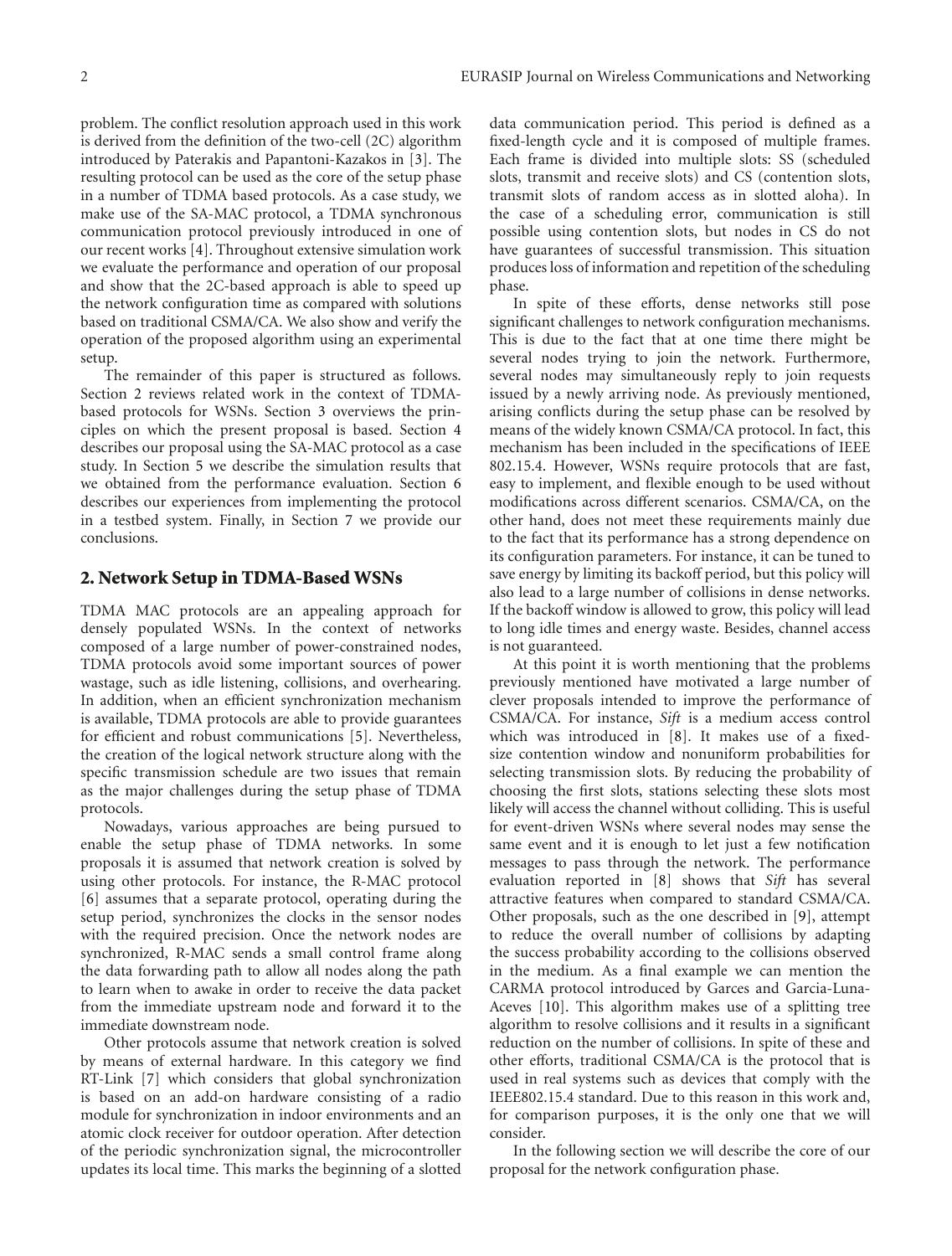## **3. The Core of the Network Configuration Protocol**

In this paper our objective is to introduce a simple, efficient, and robust network configuration algorithm specifically designed to be used during the setup phase of TDMA wireless sensor networks. Such algorithm should provide the means to quickly solve conflicts arising among nodes attempting to simultaneously reach a given node. To this end we propose to develop the collision resolution mechanism based on the 2C protocol introduced in [3].

The 2C algorithm performs collision resolution by means of random access. This algorithm considers that time is slotted and stations are allowed to transmit only at the beginning of a time slot. A time slot basically equals the time it takes to transmit a packet and receive a feedback message from a central station. The feedback message is binary, that is, it is a collision message C when a collision was detected and a no collision message NC otherwise. If only one station transmitted, the corresponding packet will be successfully transmitted. On the other hand, if there were several transmission attempts in the same slot, there will be a collision and its resolution will begin in the following slot. The collision resolution procedure ends when all stations that collided successfully transmit their packets. This time interval is known as a collision resolution interval (CRI). A station that generates a new transmission request, when a CRI is in progress, has to wait until the current CRI ends before attempting channel access. Thus, the 2C algorithm is able to provide guarantees for fair channel access.

Each station participating in a CRI maintains a counter that controls its channel access. Let us denote by *ci* the value of this counter at the beginning of slot *i*. A station is allowed to attempt channel access in slot *i* only when  $c_i = 0$ . Let  $f_i$ be the feedback message corresponding to the transmission in slot *i* and received at the end of the same time slot. If the transmission was unsuccessful,  $f_i = C$ , otherwise the feedback message is  $f_i = NC$ .

Let us assume that up to the current slot all packets have been transmitted. Stations with new transmission requests will set their counter to 0 and will attempt channel access in the following slot *t*. Depending on the feedback messages each station updates its counter as follows:

- (i) if  $c_t = 1$  and  $f_t = NC$ , then  $c_{t+1} = 0$ ,
- (ii) if  $c_t = 1$  and  $f_t = C$ , then  $c_{t+1} = 1$ ,
- (iii) if  $c_t = 0$  and  $f_t = C$ , then  $c_{t+1}$  will increase to 1 with probability 0.5.

Regarding the last policy for updating the counter, it is worth mentioning that in [3] it was proposed to use 0.5 as the probability of increasing the counter to 1 when a collision was detected. However, it has been shown [11] that the optimum value for such probability depends on the actual number of colliding stations. Since the number of contending nodes is most likely unknown at network start time, we will use the value of 0.5 in this work. In following sections we will denote by  $p_{wc}$  the probability of increasing

the counter after a collision and by  $p_{\text{tc}}$  the probability of not changing it (with the obvious condition that  $p_{wc} + p_{tc} = 1$ ).

According to the previous description of the 2C algorithm note that, following an NC feedback message, all stations in the waiting group will attempt to transmit in the following slot. Therefore, two consecutive NC feedback messages can only occur at the end of the CRI.

This algorithm is called 2C because contending stations may be either transmitting or waiting and the two states can be represented using two cells in a stack. The transmission cell (TC) represents the group of transmitting stations (i.e.,  $c_t$  = 0) and the waiting cell (WC) the group of stations that have deferred transmission (i.e.,  $c_t = 1$ ).

The 2C algorithm is not tied to any specific transmission medium so that the original description has to be adapted to the particularities of wireless communications. In the original 2C algorithm it is assumed that there is a central station that is continuously monitoring the channel and providing feedback messages. However in self-configuring wireless ad hoc networks it cannot be assumed that there is such infrastructure in place. In this case the very same network nodes have to assume this role by monitoring the transmission medium and reacting accordingly. This issue leads to a second one. Whereas in wired networks it is rather easy to detect collisions, in wireless networks this is not a trivial matter. We propose that, instead of detecting a collision, the network nodes *infer* that a collision has happened. A wireless node can infer that its transmission has collided if the reply to its request does not arrive. In this case, and according to the 2C algorithm, a station has to randomly choose whether to retransmit (i.e., to remain in the TC) or to enter into the waiting group (WC). When a successful transmission is sensed, all stations in the WC enter into the TC and contend again for the channel. No new stations are allowed to contend until the initial collision is resolved. Eventually, all stations that collided at the beginning achieve a successful transmission. We will name this proposal 2C-WSN.

#### **4. Network Configuration in SA-MAC**

In this section we describe how 2C-WSN solves the conflicts arising during the setup phase of a TDMA protocol. Without loss of generality, we take as a case study the setup phase of SA-MAC, a TDMA protocol specifically designed for wireless sensor networks. It is worth emphasizing that the 2C-WSN mechanism could be easily integrated for solving the conflicts arising during the setup phase of other TDMA protocols.

*4.1. SA-MAC Overview.* The main aim of the SA-MAC protocol is to schedule transmission opportunities in the network. In the following, the procedure for network configuration will be described by considering one coordinator node which is responsible of gathering all the data having been sensed by all the other nodes. In large networks some of the other nodes may have to act as coordinators thus enabling the forwarding of collected data to the sink station through multihop paths.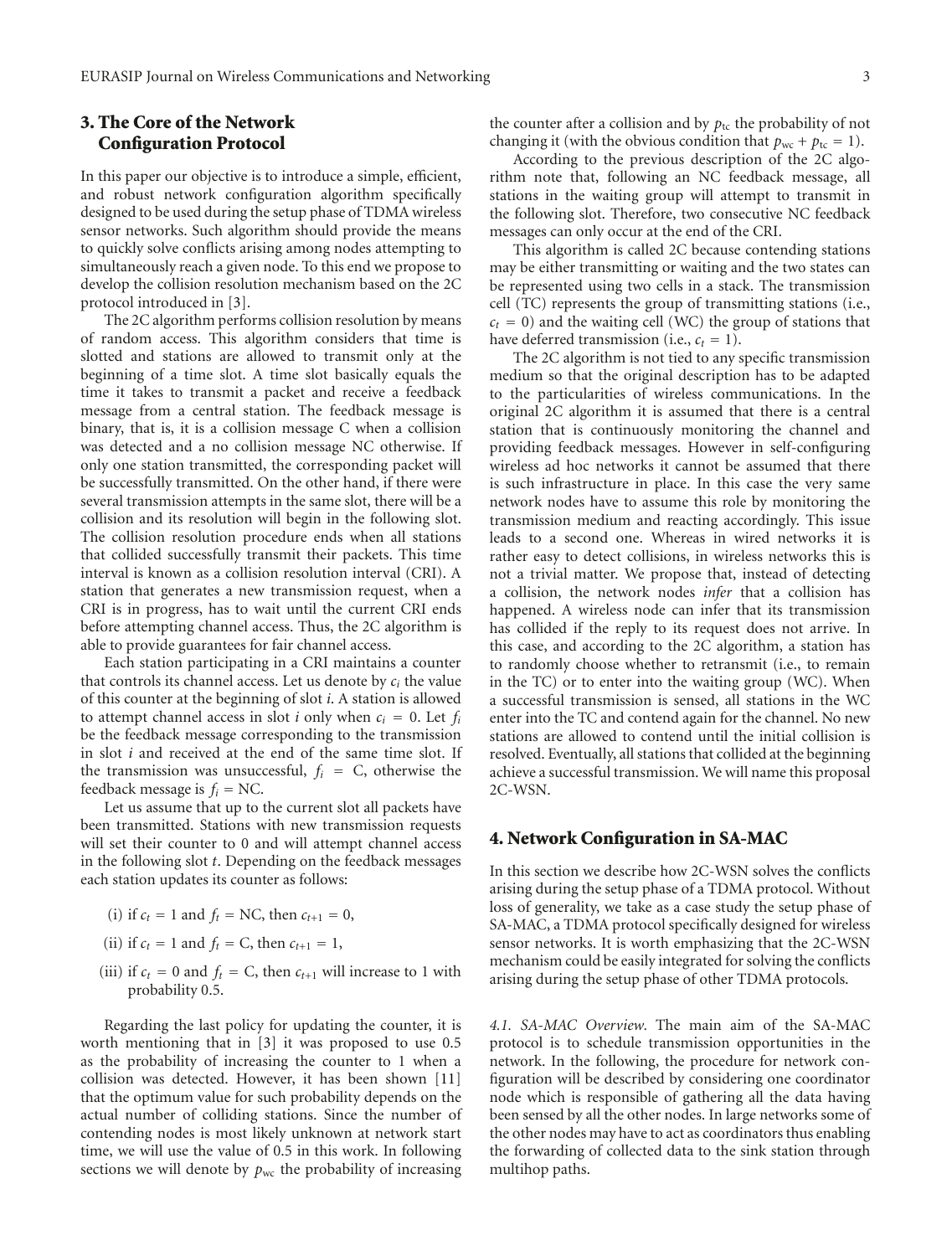

Figure 1: Example of a packet exchange in SA-MAC for the network shown in the upper right corner.

The SA-MAC protocol makes use of the superframe structure defined in the 802.15.4 [12] standard for a beaconenabled network. Network beacons are broadcasted by a coordinator node and they are used to synchronize the network by signaling the boundaries of superframes. In multihop networks the beacons are also used to identify a local coordinator as a possible relay node to the sink station. Superframes are divided into 16 equally sized slots where the first one serves as the beacon. The network can enter into either active or inactive modes. In the inactive mode the coordinator will not interact with its associated nodes and may enter in a low-power mode. In the active mode there are periods for network setup and data transmission. The setup period is where the network configuration takes place. To this end, the network nodes exchange three types of packets, namely, discovery packets (DSC), delay packets (DLY), and acknowledgement packets (AC K*<sup>S</sup>* and AC K*<sup>F</sup>* ) to establish father-and-child relations and to get slot allocations to be used for data transmission. The exchange of these four packets forms an atomic operation, from now on referred to as atomic association operation (AAO). In this work we will only focus on the setup phase of the protocol, other aspects of its operation can be consulted in [4].

Let us consider a simple scenario consisting of a coordinator (i.e., the sink node) and a set of nodes within its transmission range. The coordinator announces its presence as a parent node, using a PA packet as beacon, so that all other nodes can start trying to establish a father-and-child relation with it. All nodes that become aware of the presence of the coordinator start to broadcast DSC packets. Upon receiving a DSC packet, the coordinator replies with a DLY packet. The delay packet indicates the time slot that is assigned for transmissions from the sensor node to the coordinator. The node acknowledges the slot allocation with an AC K*<sup>S</sup>* packet, and finally the parent node finishes the association procedure by sending an AC K*<sup>F</sup>* packet. Once a sensor node ends its association, it may become a parent node for other nodes.

In order to illustrate the operation of the SA-MAC protocol in a more complex scenario consider a set of nodes as illustrated in Figure 1. This scenario consists of a base station (BS) and nodes  $N_1$ ,  $N_2$ , and  $N_3$ . Let us assume that *N*<sup>1</sup> and *N*<sup>3</sup> are located within the coverage area of the BS and that  $N_2$  is located within the coverage area  $N_3$  but out of the reach of the BS. Once the BS announces its presence, using a PA packet as beacon, nodes *N*<sup>1</sup> and *N*<sup>3</sup> can start sending DSC packets and collisions may occur at this time. Thus, a policy has to be implemented in order to resolve collisions. Let us assume that the collision resolution protocol lets *N*<sup>3</sup> successfully transmit its DSC packet first and in this way it establishes a father-andchild relation with the BS, completing an AAO. Node *N*<sup>1</sup> detects the end of the AAO between *N*<sup>3</sup> and the BS and it sends its DSC, establishing a father-and-child relation too.

Nodes that are already part of the network may serve as coordinators of a new association domain. This process is initiated when these nodes broadcast their beacon (i.e., a PA packet). In our example node *N*<sup>3</sup> starts an association domain and  $N_2$  is able to use it as a relay node in a route to the BS. By itself, the beacon scheduling mechanism for multihop topologies is an important problem [13]; for this work we assume this problem solved by the time division approach proposed by the Task Group 15.4b [14].

In order to choose the best parent (i.e., the one with the lowest hop count to the BS), nodes that want to join the network can overhear packet exchanges from associations that take place in their neighbourhood. These packets carry information about the number of hops to the sink node and can help other nodes choose the best parent node. At present, only this parameter has been taken into consideration in the design.

As nodes get an association to the coordinator node, they will be assigned guaranteed slots at the end of the superframe.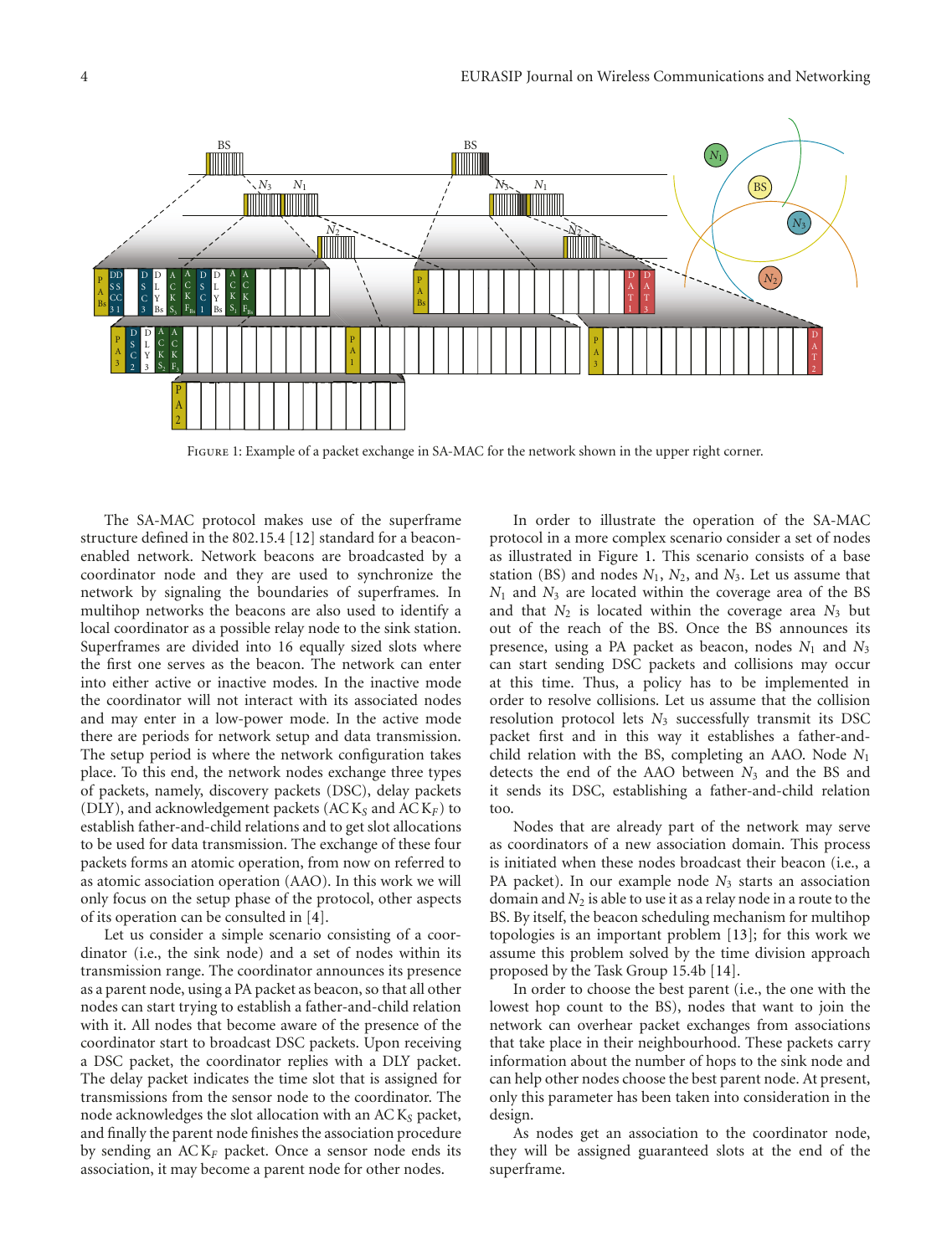*4.2. Integrating 2C-WSN into the SA-MAC TDMA Protocol.* The overall network setup starts when the coordinator node is powered on. As previously mentioned, the coordinator (i.e., sink node or BS) starts the network configuration by issuing a Parent Available (PA) packet or beacon. The configuration process requires that the nodes that are already part of the network offer themselves as local coordinators by broadcasting PA packets. Other nodes that receive a PA packet decide whether to select the transmitting node as their parent node or not by taking into consideration the reported hop count to the BS. Figure 1 depicts a scenario and a possible packet exchange that may take place during the configuration of this network.

From the previous description of SA-MAC operation, there is one situation when conflicts may arise when the nodes aiming to join the network attempt to issue their DSC packets. There is, therefore, a clear need of a reliable and fast collision resolution protocol to be included into the setup phase. In the following, we specify the operating mode of the 2C-WSN when used to solve the conflicts during this time period.

Having detected the presence of a coordinator, two main outcomes are possible when the nodes attempt to join the network: (1) only one station broadcasts its DSC packet or (2) two or more stations broadcast their DSC packets. In the former case, the coordinator will reply to the requesting node by issuing a DLY packet completing, after the two acknowledgement packets, the AAO. In the second case, that is, several nodes issue their DSC packets during the same time slot which results in a collision at the coordinator involving all participating nodes, the nodes involved in the collision will realize that a collision has resulted since they will not get any reply from the coordinator node during the following slot. They will then invoke the 2C-WSN process, that is to say, each one of them, and independent from each other, will decide to transmit once again with probability  $p_{\text{tc}}$ or refrain from doing so with probability  $p_{wc}$ . The nodes will proceed this way till only one of them succeeds by getting back a DLY packet in response to its DSC packet. The coordinator node having issued the DLY packet becomes in this way its parent, and it has to take into account its superframe structure for slot reservation during the data transmission period. The latter AC K*<sup>F</sup>* has been added to the specification of the overall procedure, and it has, as main purpose, to let all nodes within the transmission range of the coordinator know that the association has been successfully completed. Once this association is completed, the node or nodes, if any, waiting in the WC cell will attempt to place their request and, if needed, the collision resolution mechanisms will be activated as already described.

A potential new father must detect three consecutive idle slots before attempting to broadcast a beacon packet. In this way, the node makes sure that no neighbouring nodes are still engaged in a collision resolution process. In other words, this period ensures that even the nodes in the waiting cell should be allowed to proceed first before new nodes are invited to join the network. For the same reasons, new nodes willing to join the network must also sense three consecutive empty slots before issuing a DSC packet. Once again, it

TABLE 1: Relevant simulation parameters.

| CSMA/CA                |                | PHY layer and 2C-WSN      |                 |  |
|------------------------|----------------|---------------------------|-----------------|--|
| Parameter              | Value          | Parameter                 | Value           |  |
| macMinBE               | 3              | Radio <sub>datarate</sub> | 250 kbps        |  |
| macMaxBE               | 5              | Radiorange                | 50 <sub>m</sub> |  |
| <b>MaxCSMABackoffs</b> | $\overline{4}$ | $T_{\rm packet}$          | 1.164 ms        |  |
| AckWaitDuration        | $3 \text{ ms}$ | $Slot_{t}$                | 1.164 ms        |  |
| macMaxFrameRetries     | 3              | $p_{\rm tc}$              | 0.5             |  |
|                        |                | $p_{\text{wc}}$           | 0.5             |  |
|                        |                |                           |                 |  |

is worth to mention that the beacon broadcast should be properly scheduled using a scheduling scheme such as the one proposed by the IEEE802.15.4 Task Group [14].

#### **5. Simulation Experiments and Results**

We used discrete event simulations in order to observe the performance of the proposed protocol under different scenarios. For our performance study, we implemented the SA-MAC and 2C-WSN protocols using OMNeT++ and the project Castalia [15]. For comparison purposes we also implemented the CSMA/CA protocol in Castalia. Table 1 lists the parameters used in our simulations. The CSMA/CA parameters follow the specifications of the IEEE 802.15.4 standard, that is, default values. We made use of the simulation model for the radio chip CC2420 as implemented in the Castalia project.

*5.1. Simulation Scenarios.* In order to investigate the effect of node density and spatial distribution of the network nodes we set up Cases A and B described below.

*Case A.* Irregular topology and increasing density. Network nodes were placed at random over a circular simulation area of radius *R*. Parameter *R* corresponds to the transmission range of the nodes and it was set to 50 m. The sink node (ID 0) was located in the center (see Figure 2), and the number of nodes was varied from 3 to 21.

*Case B.* Grid topology and increasing density. In this case the nodes were placed at random in the different intersections of a grid pattern. Although it is generally assumed that sensor nodes will most likely be deployed at random, we used this scenario in order to compare with Case A and determine the effect of having equidistant nodes on the association procedure. We used the same assumptions and parameter values as in Case A (see also Figure 2).

With scenarios C and D, described below, we studied how the algorithm scales when it is used in networks that span across large geographical areas.

*Case C.* Irregular topology and increasing area. The area covered by the network was assumed to be circular with the sink node located in its center. All nodes were assumed to have a circular coverage area with a transmission radius of 50 m (i.e., *R*). We considered areas with different radius from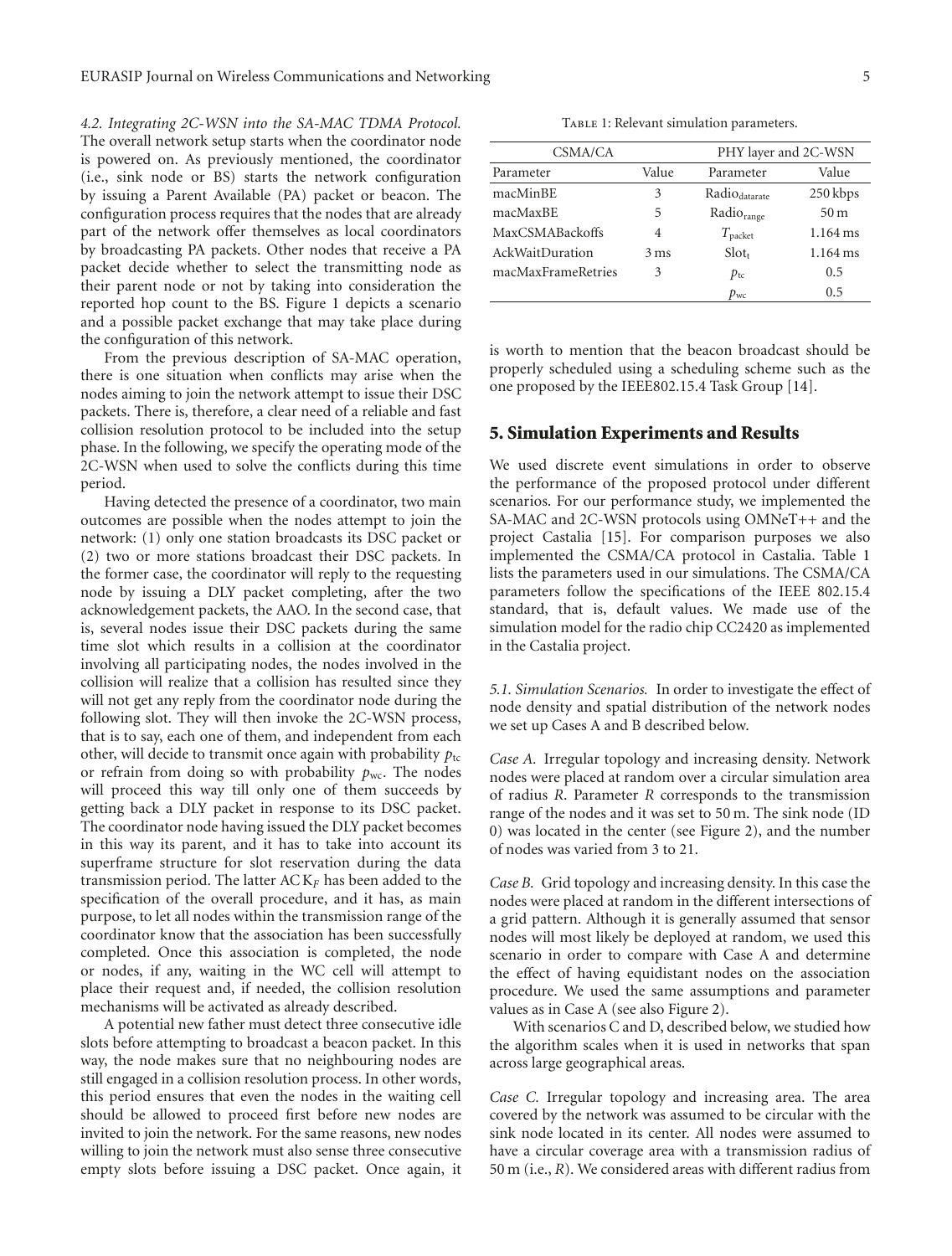0

 $*$   $\epsilon$  -  $\alpha$  -  $\epsilon$ 

0*.*2

0*.*4

0*.*6

Time (s)

0*.*8

1

Figure 2: Examples of the spatial node distribution for Case A (black dots) and Case B (white dots).

*R* to 10*R*, but we maintained a constant node density. In the largest area we used as many as 1959 nodes, and for each simulation run, the network nodes were repositioned.

*Case D.* Grid topology and increasing area. We used the same assumptions and parameter values as in Case C.

For each scenario and a particular combination of parameters, we ran 200 simulations in order to obtain 99% confidence intervals for the mean network creation time. This metric is defined as the time elapsed between the transmission of the initial PA packet issued by the base station until the time instant when the last node association takes place. We also report the number of unsuccessful attempts required by the CSMA/CA and the 2C-WSN to transmit the signalling packets of SA-MAC. Following the specifications of IEEE 802.15.4, in case the number of backoffs reaches the value MaxCSMABackoffs, CSMA/CA declares the network as unreachable.

#### *5.2. Simulation Results.*

*Cases A and B.* In these cases all nodes are placed within the transmission range of the base station. Figure 3 shows the resulting mean network configuration time as a function of the number of nodes composing the network. As seen from the figure, 2C-WSN outperforms CSMA/CA. Furthermore, CSMA/CA began having problems completing the network configuration for a system consisting of as few as seven nodes. This is due to the fact that once having reached the value defined in the parameter MaxCSMABackoffs, CSMA/CA gives up and reports a network failure to upper layers. In this case, such layers have to decide which action will be applied. This result clearly shows how sensitive CSMA/CA is with respect to its parameter values. In case of the system configuration making use of 2C-WSN, the figure shows that



4 6 8 10 12 14 16 18 20 Number of nodes Irregular topology (Case A) SA-MAC+CSMA/CA Grid topology (Case B) SA-MAC+CSMA/CA Irregular topology (Case A) SA-MAC+2CWSN Grid topology (Case B) SA-MAC+2CWSN Figure 3: Network setup times for Case A and Case B.

In order to observe the time that CSMA/CA would take in order to configure dense networks without being restricted by the value of MaxCSMABackoffs, we proceeded as follows. In order to prevent CSMA/CA from giving up a network configuration when the value of MaxCSMABackoffs was reached, after a failed transmission attempt the corresponding packet was rescheduled for transmission as many times as necessary until its successful transmission was achieved. We used the scenarios described in Case A and Case B, and Table 2 summarizes the corresponding results in terms of the number of collisions and its related effects.

Table 2 summarizes some relevant collision-related measurements, on average, for both algorithms. The column labelled *Backoff limit reached* indicates the average number of times that a network failure was reported by CSMA/CA to upper layers before a successful association was completed. In these cases the corresponding packets had to be reinserted. The table shows that, with as few as seven nodes, CSMA/CA incurs in network access problems, as previously pointed out. The column *Collis.* indicates the average number of times that network nodes using CSMA/CA collided before the network configuration was achieved. As seen in the table, it is clear that the number of collisions is significantly higher for CSMA/CA than for 2C-WSN. Furthermore, the number of collisions grew with the number of nodes composing the network, but the grow rate is lower for 2C-WSN.

*Cases C and D.* These cases are intended to test the scalability of 2C-WSN with different network sizes. As previously described, we increased the radius of the simulation area from *R* to 10*R* in steps of  $R = 50$  m and maintained the same node density.

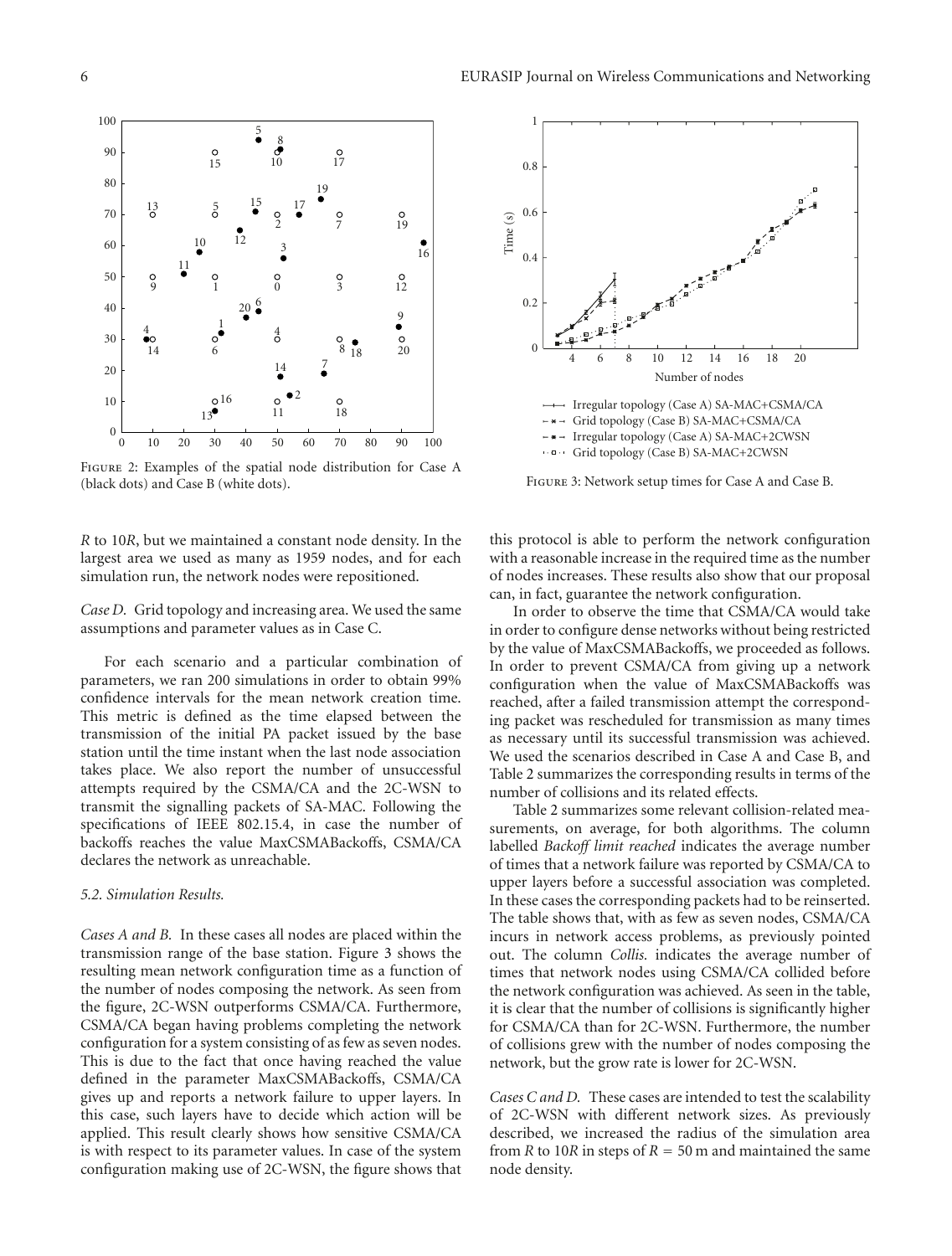|            |                       | Case A  |                |                       | Case B  |                |
|------------|-----------------------|---------|----------------|-----------------------|---------|----------------|
|            | CSMA/CA               |         | 2C-WSN         | CSMA/CA               |         | 2C-WSN         |
| Netw. size | Backoff limit reached | Collis. | DSC collisions | Backoff limit reached | Collis. | DSC collisions |
| 3          | $\boldsymbol{0}$      | 1.25    | 1.25           | $\overline{0}$        | 1       | 1.5            |
| 4          | $\mathbf{0}$          | 3.375   | 1.875          | $\Omega$              | 2.375   | 4.375          |
| 5          | $\overline{0}$        | 13.5    | 3.625          | $\overline{0}$        | 4.25    | 5.5            |
| 6          | $\overline{0}$        | 17.625  | 15.875         | $\Omega$              | 8.875   | 9.375          |
| 7          | 0.375                 | 28.75   | 13.875         | 0.25                  | 9.875   | 10.875         |
| 8          | 0.375                 | 39.625  | 17.5           | 0.25                  | 17.625  | 19             |
| 9          | 0.125                 | 61.5    | 21.375         | 0.25                  | 15.875  | 19.875         |
| 10         | 1.125                 | 94.25   | 39.75          | 1.375                 | 39.875  | 27.375         |
| 11         | 2.75                  | 107.75  | 42.875         | 1.875                 | 47.125  | 27.25          |
| 12         | $\overline{2}$        | 110.75  | 51.125         | 2.75                  | 75.5    | 39.5           |
| 13         | 3.625                 | 128.25  | 54.5           | $\overline{2}$        | 103.5   | 46.75          |
| 14         | 3.625                 | 161.875 | 58.375         | 5.125                 | 142.25  | 50.5           |
| 15         | 4.375                 | 150.625 | 63.75          | 8.125                 | 137.625 | 62.25          |
| 16         | 6.75                  | 214.75  | 69.25          | 6.875                 | 178.125 | 66.25          |
| 17         | 9.5                   | 264.5   | 98.375         | 7.5                   | 210.625 | 66             |
| 18         | 12.375                | 265.75  | 99.75          | 11.625                | 384.5   | 80.5           |
| 19         | 10.75                 | 304.5   | 114.125        | 15.625                | 274.25  | 111.625        |
| 20         | 25.125                | 494.625 | 115.125        | 14.125                | 304     | 107.25         |
| 21         | 23                    | 502.125 | 114.875        | 19.375                | 533.625 | 136.625        |

TABLE 2: Collision-related results.

Figure 4 shows the behaviour of the creation time as a function of the network size. Once the network includes the nodes that are far away from the base station, the required time for the network creation increases, but the growth rate is rather slow. For instance, based on the data shown in Figure 4 when the network radius increases from *R* to 6*R*, the creation time for a random topology increases from approximately 0.6 s to 1.5 s ( $\Delta$  = 150%) when the corresponding area increases from  $7,854 \text{ m}^2$  to  $282,743 \text{ m}^2$  $(\Delta = 3,500\%)$  and the number of nodes increases from 21 to 709 ( $\Delta$  = 3,276%). This relatively small increase in configuration time is due to the limited transmission range of the network nodes combined with a large network size and the fact that the network configuration functions are not centralized. This situation allows the simultaneous creation of two or more branches of the tree in different parts of the network. This result shows that it is feasible to use 2C-WSN in the configuration phase of large TDMA networks in reasonable time.

We also collected statistics regarding the tree depth in the last hop of the network. Figure 5 shows the corresponding results and depicts the relation between network size and hop count. For instance, for a network radius of 6R, the average hop count was between 7 and 8. However, under the best circumstances in this case a node near the border of the nework should be reached with, at the most, a 6-hop route. A number of factors influence this result such as node density and whether the placement of the nodes is regular or not. As it can be seen in the figure the grid topology achieves a slighly shorter hop count than the irregular one.



Irregular topology (Case C) SA-MAC+2CWSN -\*- Grid topology (Case D) SA-MAC+2CWSN

Figure 4: Network configuration times for Cases C and D.

#### **6. Experimental Platform and Evaluation**

In this section, we describe a first prototype of our proposal and provide an experimental assessment using a network composed of four nodes. Our findings, with a small system like this, provide a useful insight on real network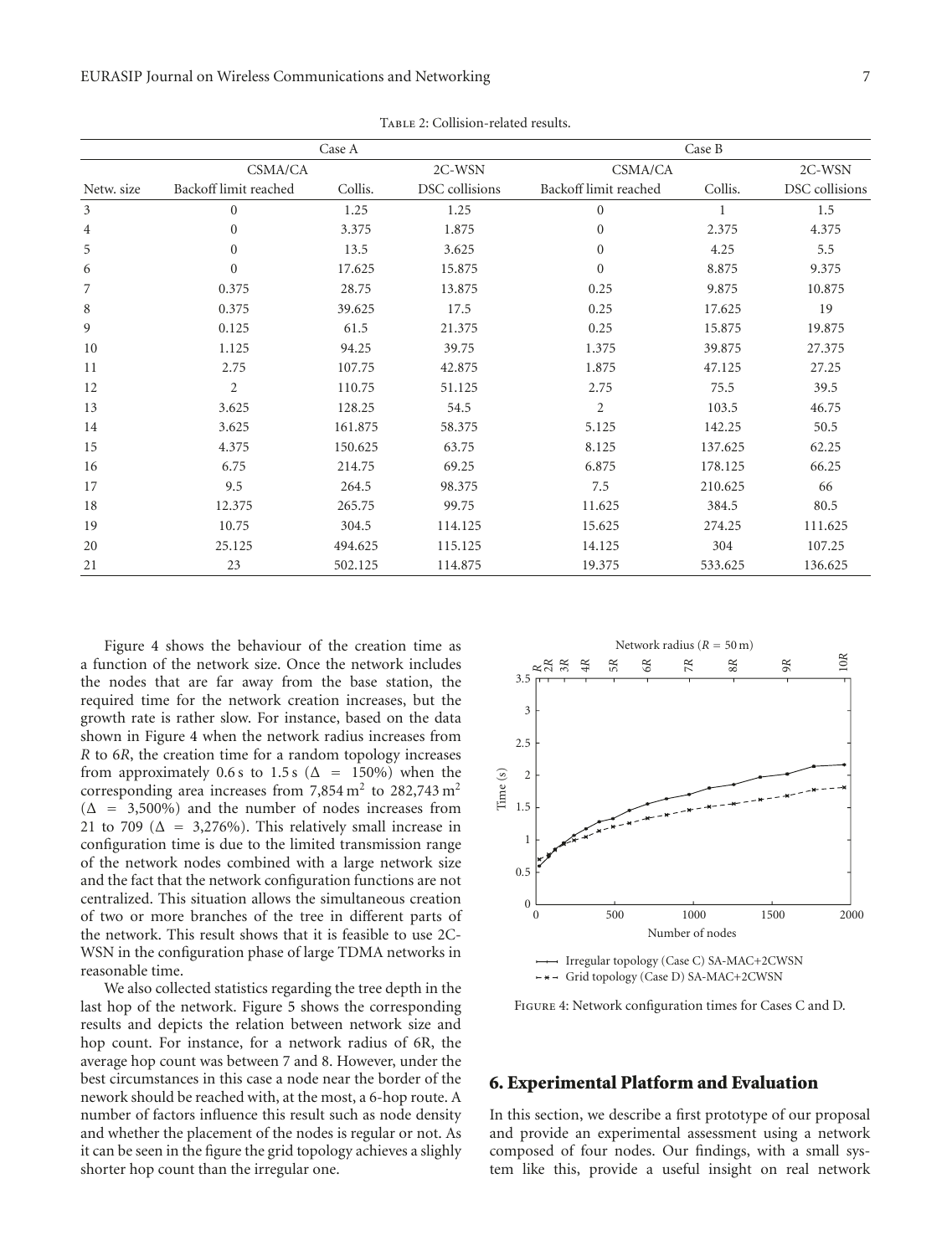$DSC$ 

- Father node --- Child node

performance and help us foresee how such performance would scale to larger networks.

*6.1. System Configuration.* The experimental platform was developed using MicaZ motes, a commercial product developed by Crossbow [16]. The mote incorporates an Atmel Atmega128L microcontroller [17] operating at 8 MHz and comprising a 128 Kbytes program flash memory and 4 Kbytes of user memory (RAM). The mote also includes a Chipcon CC2420 [18] IEEE 802.15.4 radio system equipped with a 2.4 GHz RF transceiver designed for low-power wireless applications with an effective data rate of 250 kbps. The motes operate under TinyOS [19], a popular operating system for wireless sensor networks. TinyOS features a component-based architecture, that is, the software is structured in modular pieces called components. TinyOS provides a component library including network protocols, services, and sensor drivers. Its network architecture provides a medium access control layer based on the CSMA/CA protocol [20]. We developed our proposed protocol using NesC and evaluated its performance against the CSMA/CA component provided by TinyOS. The packet lengths were fixed as follows: DSC 9 bytes, DLY 12 bytes, ACK*<sup>S</sup>* 12 bytes, and ACK*<sup>F</sup>* 12 bytes. In our experiments we monitored the current demanded by the sensor node which is an indication of the instantaneous power consumption and node activity. The curves shown in this section were obtained by using an instrumentation setup that made use of a four-channel digitizing oscilloscope with a 10 MHz sampling rate.

*6.2. Experimental Evaluation.* Our first experiments had as main objective to determine the time required to complete a father-and-child association, AAO. Recall that this operation consists of exchanging four packets: DSC, DLY, ACK*S*, and ACK*<sup>F</sup>* . Several trials were conducted placing the nodes at a distance ranging from 1 to 20 meters in a line-ofsight situation. The AAO time obtained throughout our

trials ranged between 8.09 ms and 8.33 ms. Figure 6 shows a snapshot of an exchange of packets with the nodes placed three meters away from each other. The solid and dotted lines correspond to the base station (coordinator) and the child node, respectively. The total time required to complete the association depicted in the figure was 8.10 ms, measured from the time the node issued the DSC packet till it completely received the acknowledgement from the base station,  $ACK_F$ . The consumption for both nodes is also shown in the figure.

The values obtained experimentally for the AAO that resulted substantially were higher than the ones considered in our simulations. This was mainly due to the fact that the model of the radio chip CC2420 implemented in OMNeT++ does not take into account the switching time from the RX to TX modes nor the data buffer or radio crystal startup delays.

As already mentioned, TinyOS uses by default the CSMA/CA medium access protocol. For comparison purposes, we carried out a second experiment for assessing the AAO time when using CSMA/CA. Figure 7 shows a snapshot of the packet exchanges. The time required to complete the AAO was about 35.5 ms, that is, over four times longer than the time required by our protocol. It is worth mentioning that the CSMA/CA implementation makes use of the Clear Channel Assessment (CCA) mechanism to verify that the channel is free, after a random delay chosen in the interval  $[0, 2^{BE} - 1]$ .

We configured the network shown in Figure 1, with the difference that Node 2 was moved into the communication range of BS. Figure 8 shows a snapshot of the operation of the network. The crosses over the traces indicate the points at which the DSC packets collided. The first collision involves all three nodes. In a second attempt, Node 1 issues its request and it is able to complete its association (the check mark over the trace indicates this fact). Nodes 2 and 3 having refrained from attempting to issue their request, then attempt once again. A collision results and in a second attempt, Node 2



Figure 6: AAO in real implementation using 2C-WSN.

DLY ACK

0*.*572 0*.*574 0*.*576 0*.*578 0*.*58 0*.*582 0*.*584 Time (s)

20

25

30

20

25

30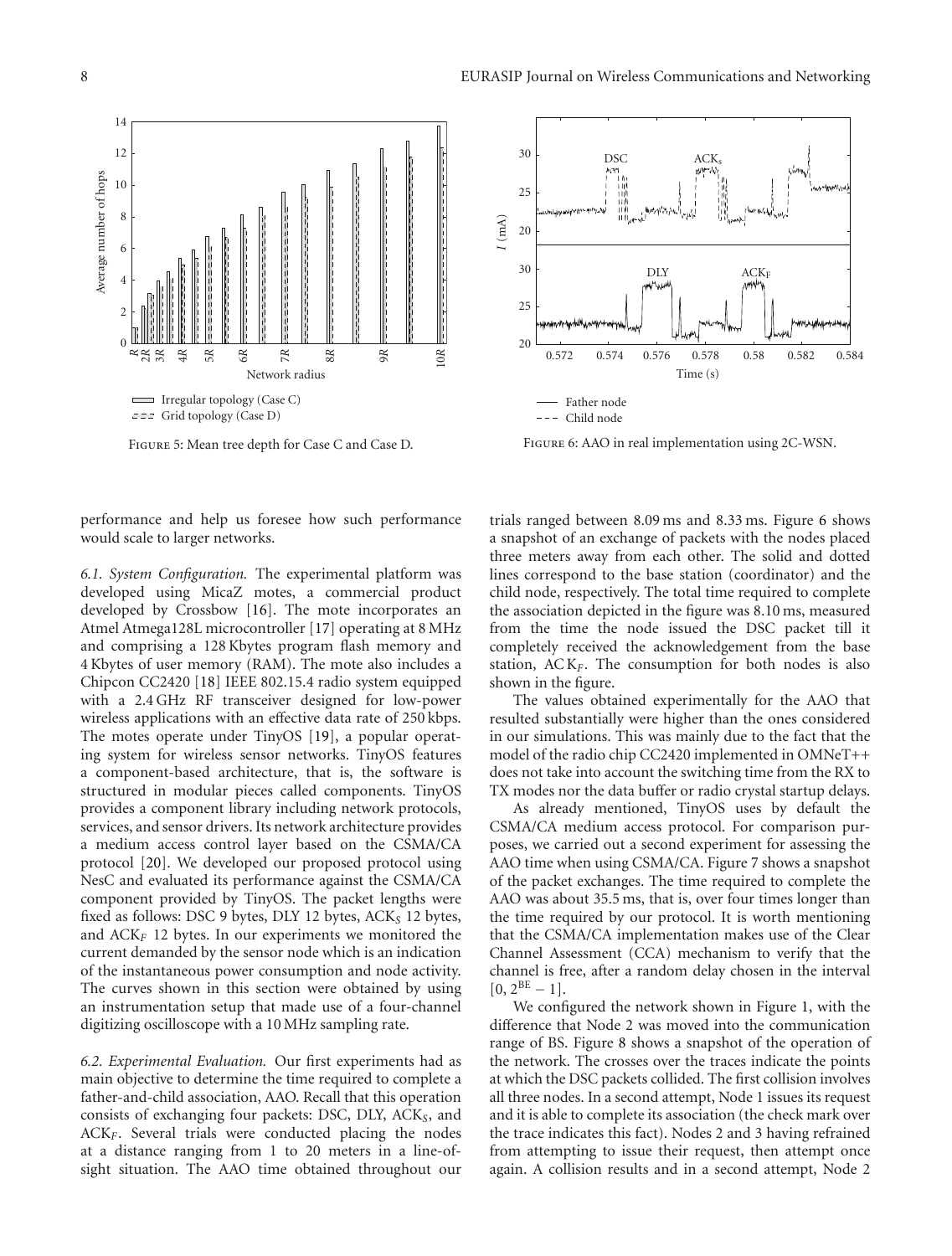

Figure 7: AAO in real implementation over CSMA/CA.



Figure 8: AAO using three nodes and a coordinator over 2C-WSN.

is able to perform its association, finally Node 3 gets to join the network, achieving the setup time in about 35 ms.

Figure 9 shows the association time obtained for the network used in the previous case using CSMA/CA as underlying MAC protocol. The successful completion of the association event is marked with a check mark. As seen from the figure, the time required for the whole operation takes about 150 ms, which is substantially longer than the time required by our proposal. The results are scalable to multihop networks since the collision resolution algorithm equally works in new areas of the network. That is, no collisions arise among superframes that belong to different network coordinators. Regarding this last statement, superframes are required to use either different time slots or frequencies. However, this superframe schedule is out of the scope of this work.

#### **7. Conclusions and Future Work**

In this work we focused our attention on the setup phase of TDMA wireless sensor networks. This phase is often overlooked, but we have pointed out the various conflicts



Figure 9: AAO using three nodes and a coordinator over CSMA/CA.

that may arise during it. Based on the particularities of WSNs, we proposed 2C-WSN, a conflict resolution protocol intended to be used during the network configuration. Our proposal is based on the advantageous properties of the 2C conflict resolution algorithm, namely, simplicity and fairness. We took the configuration phase of SA-MAC (a TDMA-based synchronous MAC protocol) as a case study and carried out a performance evaluation by means of computer simulations and measurements in a real system. Our first set of simulation results showed that our proposal is able to set up a highly populated wireless sensor network within reasonable time bounds. From the second simulation campaign we showed that our proposal scales well by keeping within reasonable bounds the time required to configure networks consisting of a large number of nodes spread over a wide geographical area. Based on these results we showed that our proposal is robust and scalable. We also implemented 2C-WSN in real sensor nodes and confirmed the improvement in performance in comparison with the widely used CSMA/CA protocol. As compared with CSMA/CA our proposal is easier to implement, faster and the channel access is guaranteed.

There are a number of directions in which we plan to extend our work. In particular, we plan to conduct a series of experiments in a real-world application such as vineyard monitoring [21].

#### **Acknowledgments**

This work was supported by the Spanish MEC and MICINN as well as European Commission FEDER funds, under Grants CSD2006-00046 and TIN2009-14475-C04 and the Regional Council of Science and Education of Castilla La Mancha, PBI08-0228-9935 and PBI08-0273-7562. Additional funding came from Área de Investigación en Redes y Telecomunicaciones (UAM-Iztapalapa).

#### **References**

[1] C. Buratti, A. Conti, D. Dardari, and R. Verdone, "An overview on wireless sensor networks technology and evolution," *Sensors*, vol. 9, no. 9, pp. 6869–6896, 2009.